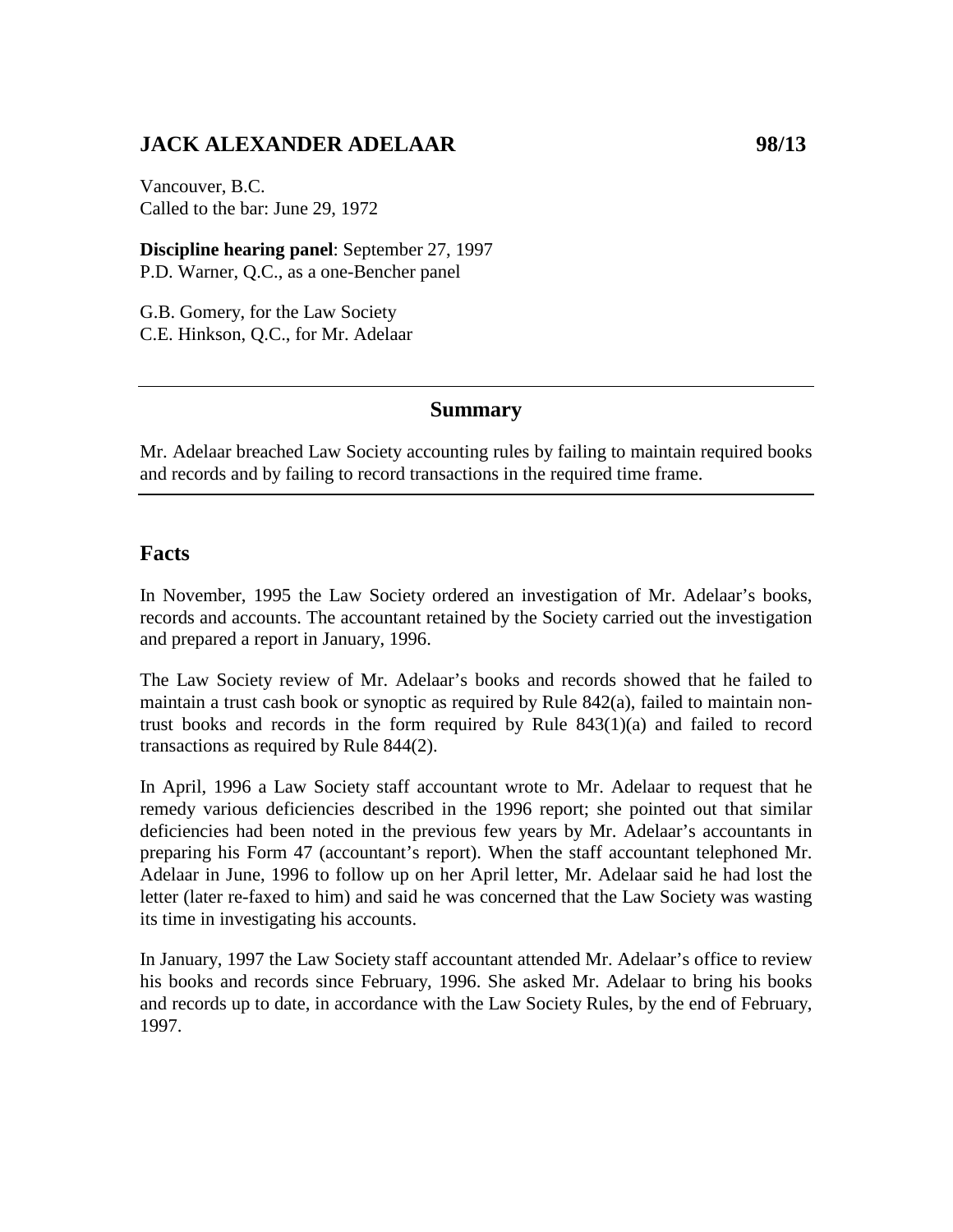In early March the Law Society staff accountant again visited Mr. Adelaar's office. Mr. Adelaar had not brought his books and records up to date, but promised to do so by April 3.

On April 3, 1997 the staff accountant followed up with Mr. Adelaar by telephone, who said that he was too busy to complete the records and that his bookkeeper was ill. Mr. Adelaar said he would complete the records before he left on holidays the following week and would send them to the Law Society, but he did not.

The Discipline Committee authorized a citation against Mr. Adelaar in May, 1997.

When the Law Society staff accountant contacted Mr. Adelaar on May 29 to find out the status of his records, Mr. Adelaar said that he had a new bookkeeper who was completing the records.

On May 30, 1997 Mr. Adelaar's accounting firm filed his Form 47 for the year ended February 28, 1997, noting that Mr. Adelaar did not maintain all the books and records required by the Law Society Rules.

The Society staff accountant followed up with Mr. Adelaar again in June, 1997, but he would not commit to bringing all his records into compliance by the end of the month. He said he planned to do so in time for his discipline hearing.

The panel noted that there was no evidence or allegation of any mishandling of trust funds or other money, no client complaints and no evidence of any harm, loss or inconvenience suffered by a client as a result of Mr. Adelaar's accounting problems. In addition, all of the source documentation was available in his accounting system, although not in a form that provided the necessary financial control.

By the time of his hearing, Mr. Adelaar was in compliance with the Law Society Rules, except that he was not maintaining a non-trust cash book or synoptic as required by Rule  $843(1)(a)$ .

# **Decision**

Mr. Adelaar breached Law Society Rules 842(a), 843(1)(a) and 844(2) respecting the accounting records of his practice.

# **Penalty**

In February, 1998, the discipline hearing panel ordered that Mr. Adelaar pay:

- 1. a \$1,500 fine by July 1, 1998; and
- 2. \$5,750 as costs of the discipline proceedings by July 1, 1998.